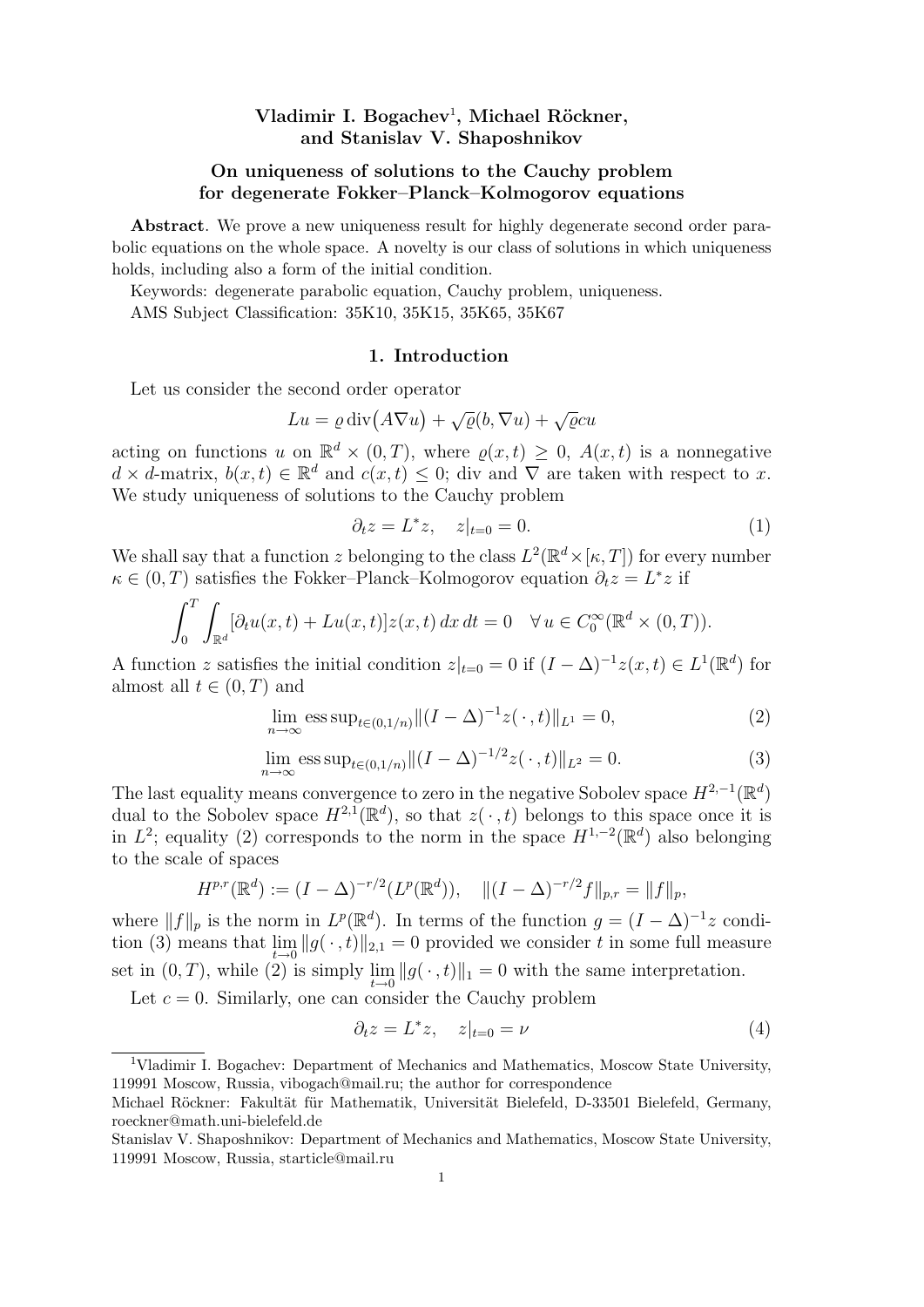in the class of functions z such that  $z(\cdot, t)$  is a probability density for a.e. t (such solutions will be called probability solutions) with the initial condition  $\nu$  that is a probability measure on  $\mathbb{R}^d$ . In that case the definition of the initial condition in (4) is this: there is a full measure set  $S_0 \subset (0,T)$  such that, as  $t \to 0$  in  $S_0$ , the measures  $z(\cdot, t)dx$  converge to the measure  $\nu$  weakly, that is,

$$
\lim_{t \to 0, t \in S_0} \int \varphi(x) z(x, t) dx = \int \varphi(x) \nu(dx), \quad \varphi \in C_b(\mathbb{R}^d). \tag{5}
$$

We recall that in the case of probability measures it is enough to have this equality just for all  $\varphi \in C_0^{\infty}(\mathbb{R}^d)$  (which is convergence in the sense of distributions), so that it follows from (2) or (3) (the latter, of course, requires also the membership in  $L^2$ for the solution).

Note that (4) holds for transition densities of diffusions processes, but we do not discuss such processes here and do not assume their existence.

In this paper we give a sufficient condition that the Cauchy problems (1) and (4) have unique solutions.

Let us list our assumptions about the coefficients of the operator  $L$ :

(H1)  $\varrho$  is a nonnegative measurable function on  $\mathbb{R}^d \times [0,T]$  (neither boundedness nor strict positivity or smoothness is assumed);

(H2)  $A(x,t) = (a^{ij}(x,t))_{i,j \leq d}$  is a symmetric positive definite matrix with bounded and Lipschitzian in the variables  $(x, t)$  components  $a^{ij}$  such that for some number  $\lambda > 0$  one has  $A(x, t) > \lambda I$ ;

(H3)  $b = (b^i)_{i \leq d}$  is a vector mapping with components  $b^i \in L^{\infty}(\mathbb{R}^d \times [0, T]),$  $c \in L^2(\mathbb{R}^d \times [0,T]) \bigcap L^{\infty}(\mathbb{R}^d \times [0,T])$  and  $c \leq 0$ .

Our main result is the following theorem.

**Theorem 1.** Let Conditions  $(H1)$ ,  $(H2)$ , and  $(H3)$  be fulfilled. Then the Cauchy problem (1) (with initial condition in the sense of (2), (3)) has the unique solution  $z = 0$  in the class of solutions such that, for every  $\kappa \in (0, T)$  and every ball  $U \subset \mathbb{R}^d$ , one has  $z \in L^2(\mathbb{R}^d \times [\kappa, T])$ ,  $\varrho z \in L^2(U \times [\kappa, T])$  and

$$
\lim_{N \to \infty} \int_{\kappa}^{T} \int_{N \leq |x| \leq 2N} \frac{\sqrt{\varrho(x,t)} |z(x,t)|}{1+|x|} + \frac{\varrho(x,t) |z(x,t)|}{1+|x|} + \frac{\varrho(x,t)^{2} |z(x,t)|^{2}}{1+|x|^{2}} dx dt = 0.
$$
\n(6)

If (6) holds for  $\kappa = 0$ , then the same is true if in place of (2), (3) we have convergence  $z(\cdot, t) \to 0$  as  $t \to 0$ ,  $t \in S_0$  in the sense of distributions.

Let  $c = 0$ . If  $z_1$  and  $z_2$  are probability solutions to the Cauchy problem (4) such that, letting  $z = z_1 - z_2$ , we have  $z \in L^2(\mathbb{R}^d \times [\kappa, T])$  for every number  $\kappa \in (0, T)$  and also (3) and (6) hold, then  $z_1 = z_2$ . If (6) holds with  $\kappa = 0$ , then, for any probability measure  $\nu$  on  $\mathbb{R}^d$ , the Cauchy problem (4) with (5) in place of (2), (3) has at most one probability solution belonging to  $L^2(\mathbb{R}^d\times[\kappa,T])$  for each  $\kappa\in(0,T)$ .

In the case of coefficients of the class  $C^2$  the uniqueness of solutions to the Cauchy problem for degenerate Fokker–Planck–Kolmogorov equations was proved, e.g., in [19]. The case of integrable and Sobolev coefficients was studied in [14], [9], [16], [3], and [2]. In all these papers the existence of densities of solutions was assumed. Without this assumption in the case of a degenerate diffusion matrix there is no uniqueness of solutions; see Girsanov's example [10], where  $d = 1$ ,  $b = 0$ ,  $c = 0$ ,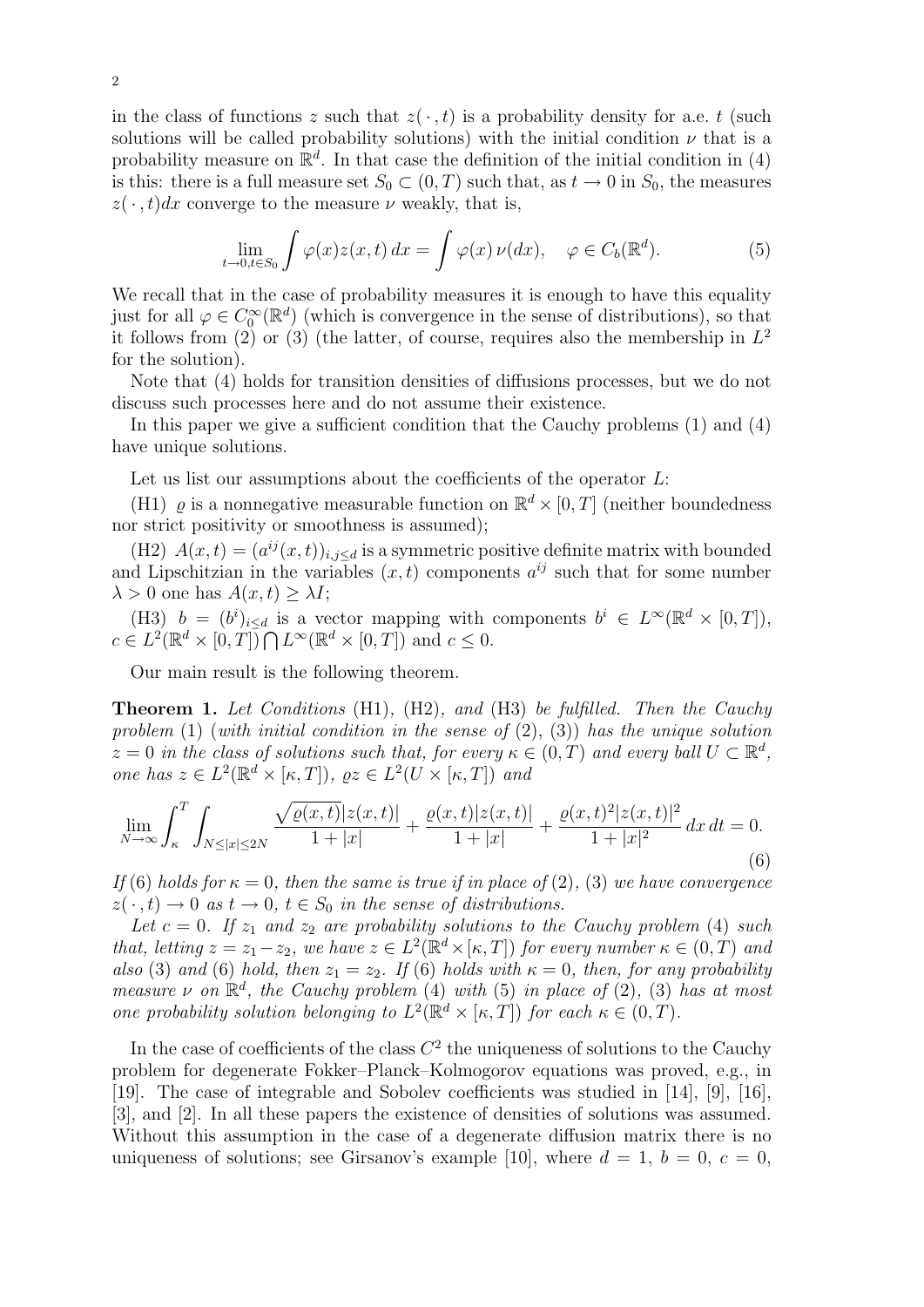$A = 1, \varrho(x) = |x|^{\gamma}, \gamma \in (0, 1/2),$  Dirac's measure at 0 is a solution and there is another solution (an example with bounded  $\rho$  is given in Remark 3.11 in [3]).

In [3] in the one-dimensional case and in [2] in the multi-dimensional case, uniqueness was studied for the equation  $\partial_t z = \Delta(\rho z)$ , where no smoothness of  $\rho$  was assumed, but only its measurability. Thus, we extend the results from [3], [2] to the case of more general operators  $L$ . We split the problem in the two parts: degeneracy of  $\rho$  and a connection with the initial data; conditions  $(2)$ – $(3)$  and  $(6)$  are our principal novelties. We remark that we follow a completely different approach to the proof of uniqueness, which is a modification of the classical Holmgren principle. The case of a nondegenerate diffusion matrix was investigated in many works, among which we note  $[1]$ ,  $[11]$ ,  $[15]$ ,  $[4]$ ,  $[17]$ ,  $[18]$ , and  $[7]$ . A survey of recent progress in the study of equation (4) for measures (its definition is similar) is given in [6]. It is worth noting that a probability measure satisfying (4) is given by a density if  $\rho > 0$  (see [5] and [6]), otherwise singular solutions may exist.

## 2. Proof and additional remarks

The proof of Theorem 1 is based on a number of auxiliary results.

**Lemma 1.** Suppose that z is a solution to the equation  $\partial_t z = L^* z$  and  $\alpha \in (0, T)$ . Then, for every function  $u \in C_0^{\infty}(\mathbb{R}^d \times (-1, \alpha])$ , there exists a set  $J_u$  of full measure in  $[0, \alpha]$  such that for every pair  $s, t \in J_u$  with  $s < t$ 

$$
\int_{\mathbb{R}^d} u(x,t)z(x,t) dx = \int_{\mathbb{R}^d} u(x,s)z(x,s) dx + \int_s^t \int_{\mathbb{R}^d} [\partial_t u(x,t) + Lu(x,t)]z(x,t) dx d\tau.
$$

*Proof.* Let  $\eta \in C_0^{\infty}((0, \alpha))$ . By definition

$$
\int_0^{\alpha} \int_{\mathbb{R}^d} [\partial_t (u\eta) + L(u\eta)] z \, dx \, dt = 0.
$$

Hence we obtain

$$
-\int_0^\alpha \eta'(t) \int_{\mathbb{R}^d} u(x,t) z(x,t) \, dx \, dt = \int_0^\alpha \eta(t) \int_{\mathbb{R}^d} [\partial_t u + Lu] z \, dx \, dt.
$$

Therefore, the function

$$
t \mapsto \int_{\mathbb{R}^d} u(x,t)z(x,t) \, dx
$$

has an absolutely continuous version and

$$
\frac{d}{dt} \int_{\mathbb{R}^d} u(x,t) z(x,t) \, dx = \int_{\mathbb{R}^d} [\partial_t u + Lu] z \, dx.
$$

Then for some number  $C \in \mathbb{R}$ 

$$
\int_{\mathbb{R}^d} u(x,t)z(x,t) dx = C + \int_0^t \int_{\mathbb{R}^d} [\partial_s u + Lu]z dx ds
$$

for almost all  $t \in [0, \alpha]$ . Let  $J_u$  denote the set of all those t for which the last equality is fulfilled. Then, subtracting from this equality for  $t$  the equality for  $s$ , for all  $t, s \in J_u$  we obtain the desired identity.

**Remark 1.** (i) If  $u(x,t) = \psi(x)$  with  $\psi \in C_0^{\infty}(\mathbb{R}^d)$ , then there exists a full measure set  $J_{\psi}$  in  $[0, \alpha]$  such that for all  $t, s \in J_{\psi}$ 

$$
\int_{\mathbb{R}^d} \psi(x) z(x,t) dx = \int_{\mathbb{R}^d} \psi(x) z(x,s) dx + \int_s^t \int_{\mathbb{R}^d} L\psi(x) z(x,\tau) dx d\tau.
$$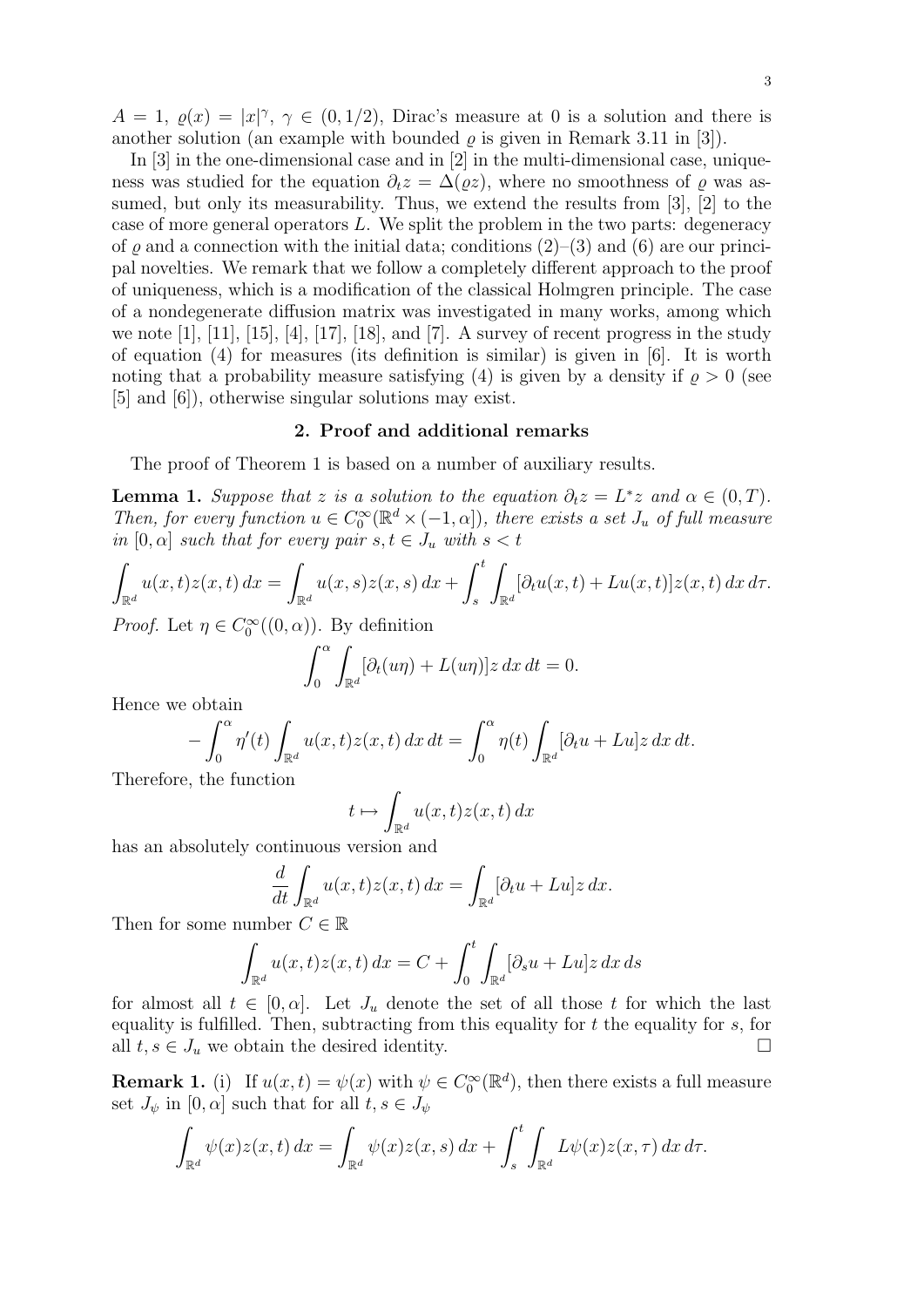(ii) Let 
$$
u \in C_0^{\infty}(\mathbb{R}^d \times (-1, \alpha])
$$
 and  $\alpha \in J_{u(\cdot, \alpha)}$ . Then for all  $s \in J_{u(\cdot, \alpha)}$   

$$
\int_{\mathbb{R}^d} u(x, \alpha) z(x, \alpha) dx = \int_{\mathbb{R}^d} u(x, s) z(x, s) dx + \int_s^{\alpha} \int_{\mathbb{R}^d} [\partial_t u + Lu] z dx d\tau.
$$

We need an estimate on solutions to the backward Cauchy problem for the adjoint operator.

**Lemma 2.** Let  $q \in C_0^{\infty}(\mathbb{R}^d \times (-1, \alpha]), q \ge 0, r^{ij}, h^i, g \in C^{\infty}(\mathbb{R}^d \times (-1, \alpha]), g \le 0,$ and  $g \in L^2(\mathbb{R}^d \times (-1, \alpha])$ . Suppose also that  $R = (r^{ij})$  is a symmetric matrix such that for some number  $\lambda > 0$  one has  $R \geq \lambda I$ . Then the Cauchy problem

$$
\partial_t f + q \operatorname{div}(R \nabla f) + \sqrt{q}(h, \nabla f) + \sqrt{q}gf = 0, \quad f|_{t=\alpha} = \psi,
$$
\n(7)

where  $\psi \in C_0^{\infty}(\mathbb{R}^d)$ , has a solution of the class  $C^{\infty}(\mathbb{R}^d \times (-1,\alpha])$  such that

$$
\int_{\mathbb{R}^d} |\nabla f(x,t)|^2 dx + \lambda^{-1} \int_t^\alpha \int_{\mathbb{R}^d} q \left| \operatorname{div}(R\nabla f) \right|^2 dx ds \le
$$
\n
$$
\leq \lambda^{-1} M \int_{\mathbb{R}^d} |\nabla \psi(x)|^2 dx + \lambda^{-1} M \max_x |\psi(x)|^2 \int_{-1}^\alpha \int_{\mathbb{R}^d} |g(x,t)|^2 dx dt, \quad (8)
$$

where  $M = 2 \sup_{x,t} |R(x,t)| \exp \Bigl( 2\alpha \lambda^{-1} \sup_{x,t} |\partial_t R(x,t)| + 2\alpha \lambda^{-1} \sup_{x,t} |h(x,t)|^2 \Bigr)$  and  $\partial_t R$  denotes the matrix  $(\partial_t r^{ij})_{i,j \leq d}$ .

Proof. 1. Let us prove the existence of a solution. According to [13, Chapter IV, § 5, Theorem 5.1 for every natural number  $n \geq 1$  there exists a bounded solution  $f_n \in C^{\infty}(\mathbb{R}^d \times (-1, \alpha])$  of the backward Cauchy problem

$$
\partial_t f_n + (q + n^{-1}) \operatorname{div}(R \nabla f_n) + \sqrt{q} (h, \nabla f_n) + \sqrt{q} g f_n = 0, \quad f_n|_{t=\alpha} = \psi.
$$

Recall that  $g \leq 0$ . By the maximum principle (see [13, Chapter I, § 2, Theorem 2.5]) we have  $\max_{x,t} |f_n(x,t)| \leq \max_x |\psi(x)|$ . Applying [19, Section 3.2, Theorem 3.2.4] we obtain the following estimate for every fixed pair of natural numbers  $m$  and  $l$ :

$$
\max_{x,t} |\partial_t^m \partial_x^l f_n(x,t)| \le C_{m,l},
$$

where  $C_{m,l}$  does not depend on n. Hence there exists a subsequence  $\{f_{n_k}\}\$  which converges together with all derivatives to a function  $f$ . It is clear that  $f$  belongs to  $C^{\infty}(\mathbb{R}^d \times (-1,\alpha])$  and is a solution of the Cauchy problem (7).

2. Let us prove our main estimate (8). Let U be a ball in  $\mathbb{R}^d$  such that  $q = 0$ and  $\psi = 0$  outside of U. Then, whenever  $x \notin U$ , we have  $\partial_t f(x, t) = 0$  and  $f(x, \alpha) = \psi(x) = 0$ . Therefore,  $f(x, t) = 0$  for all  $t \in (-1, \alpha]$  whenever x does not belong to U. Multiplying the equation by  $div(R\nabla f)$  and integrating we obtain

$$
\int_{\mathbb{R}^d} \partial_t f \operatorname{div}(R \nabla f) dx + \int_{\mathbb{R}^d} q \left| \operatorname{div}(R \nabla f) \right|^2 dx =
$$
\n
$$
= - \int_{\mathbb{R}^d} \sqrt{q} (h, \nabla f) \operatorname{div}(R \nabla f) dx - \int_{\mathbb{R}^d} \sqrt{q} g f \operatorname{div}(R \nabla f) dx. \tag{9}
$$

To simply long formulas we omit indication of variables of functions like  $f(x, t)$ ,  $R(x, t)$ , etc. Integrating by parts (f has compact support) we have

$$
2\int_{\mathbb{R}^d} \partial_t f \operatorname{div}(R\nabla f) dx = -\frac{d}{dt} \int_{\mathbb{R}^d} |\sqrt{R}\nabla f|^2 dx + \int_{\mathbb{R}^d} (\partial_t R\nabla f, \nabla f) dx.
$$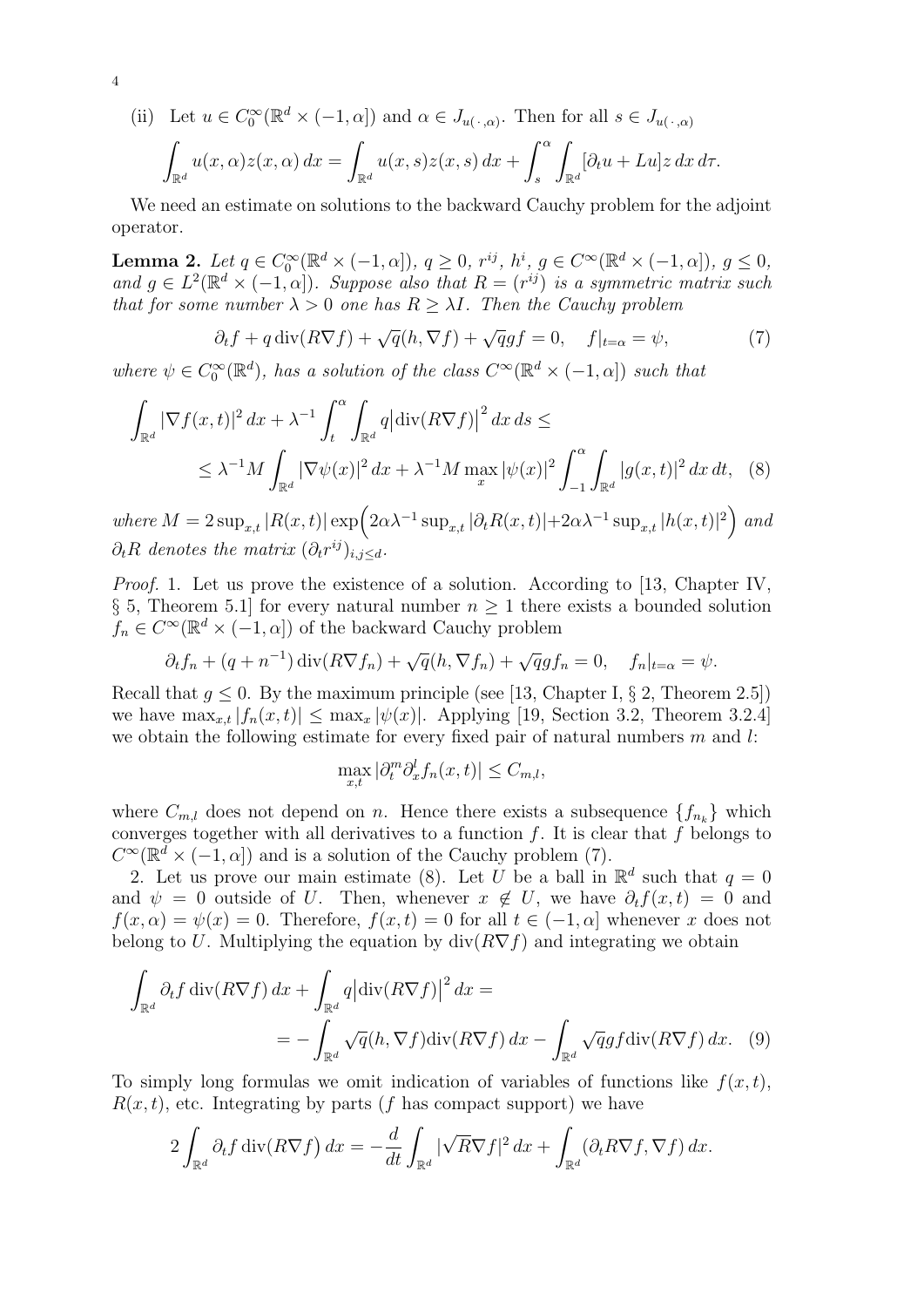Applying the inequality  $2xy \leq 2^{-1}x^2 + 2y^2$ , we find that

$$
2\left|\int_{\mathbb{R}^d} \sqrt{q}(h, \nabla f) \operatorname{div}(R\nabla f) dx\right| \leq
$$
  
 
$$
\leq 2^{-1} \int_{\mathbb{R}^d} q \left|\operatorname{div}(R\nabla f)\right|^2 dx + 2 \sup_{x,t} |R(x,t)^{-1/2}h(x,t)|^2 \int_{\mathbb{R}^d} |\sqrt{R}\nabla f|^2 dx.
$$

By the maximum principle  $\max_{x,t} |f(x,t)| \leq \max_x |\psi(x)|$ . Hence

$$
2\left|\int_{\mathbb{R}^d} \sqrt{q} g f \operatorname{div}(R\nabla f) dx\right| \leq 2^{-1} \int_{\mathbb{R}^d} q \left|\operatorname{div}(R\nabla f)\right|^2 dx + 2 \max_x |\psi(x)|^2 \int_{\mathbb{R}^d} |g(x,t)|^2 dx.
$$

Using these relations in (9) and integrating over  $[t, \alpha]$ , we arrive at the inequality

$$
\int_{\mathbb{R}^d} |\sqrt{R}(x,t)\nabla f(x,t)|^2 dx + \int_t^{\alpha} \int_{\mathbb{R}^d} q |\text{div}(R\nabla f)|^2 dx ds \le
$$
  

$$
\leq \int_{\mathbb{R}^d} |\sqrt{R}(x,\alpha)\nabla \psi(x)|^2 dx + 2 \max_x |\psi(x)|^2 \int_t^{\alpha} \int_{\mathbb{R}^d} |g|^2 dx ds +
$$
  

$$
+ M_1 \int_t^{\alpha} \int_{\mathbb{R}^d} |\sqrt{R}\nabla f|^2 dx ds,
$$

where  $M_1 = 2\lambda^{-1} \sup_{x,t} |\partial_t R(x,t)| + 2\lambda^{-1} \sup_{x,t} |h(x,t)|^2$ . In particular,

$$
\int_{\mathbb{R}^d} |\sqrt{R}(x,t)\nabla f(x,t)|^2 dx \le \int_{\mathbb{R}^d} |\sqrt{R}(x,\alpha)\nabla \psi(x)|^2 dx +
$$
  
+  $2 \max_x |\psi(x)|^2 \int_t^{\alpha} \int_{\mathbb{R}^d} |g|^2 dx ds + M_1 \int_t^{\alpha} \int_{\mathbb{R}^d} |\sqrt{R}\nabla f|^2 dx ds.$ 

Applying the Gronwall inequality and the estimate  $R \geq \lambda I$ , we obtain the required estimate.

**Remark 2.** We observe that subtracting the function  $\psi$  from f we may assume that f solves the Cauchy problem for a non-homogeneous equation, but with zero initial condition. Applying inner estimates for strong solutions to parabolic equations (see [12, Section 4 in Chapter 2]), we can assert the following. Let  $q > 0$  on some ball U. Then for every ball U' with  $\overline{U'} \subset U$  one has

$$
\int_0^{\alpha} \int_{U'} \left[ |\partial_{x_i} f(x, t)|^2 + |\partial_{x_i} \partial_{x_j} f(x, t)|^2 \right] dx dt \le C_1,
$$

where  $C_1$  depends on U, U', q,  $\psi$ , and  $\sup_{x,t}(|R|+|\nabla R|+|\partial_t R|+|h|+|g|)$ .

Now let us prove Theorem 1. Informally speaking, the idea is to multiply the solution by the solution to the backward Cauchy problem with the adjoint operator and integrate, but due to rather weak assumptions we end up with inequalities.

*Proof.* Let  $\psi \in C_0^{\infty}(\mathbb{R}^d)$ ,  $|\psi(x)| \leq 1$  and

$$
\int_{\mathbb{R}^d} |\nabla \psi(x)|^2 \, dx \le 1.
$$

Let also  $\varphi_N(x) = \varphi(x/N)$ , where  $\varphi \in C_0^{\infty}(\mathbb{R}^d)$  is such that  $\varphi \geq 0$ ,  $\varphi(x) = 1$  if  $|x| < 1$ and  $\varphi(x) = 0$  if  $|x| > 2$ . Fix a natural number N. Let  $U_{2N} = \{x : |x| < 2N\}$ . Let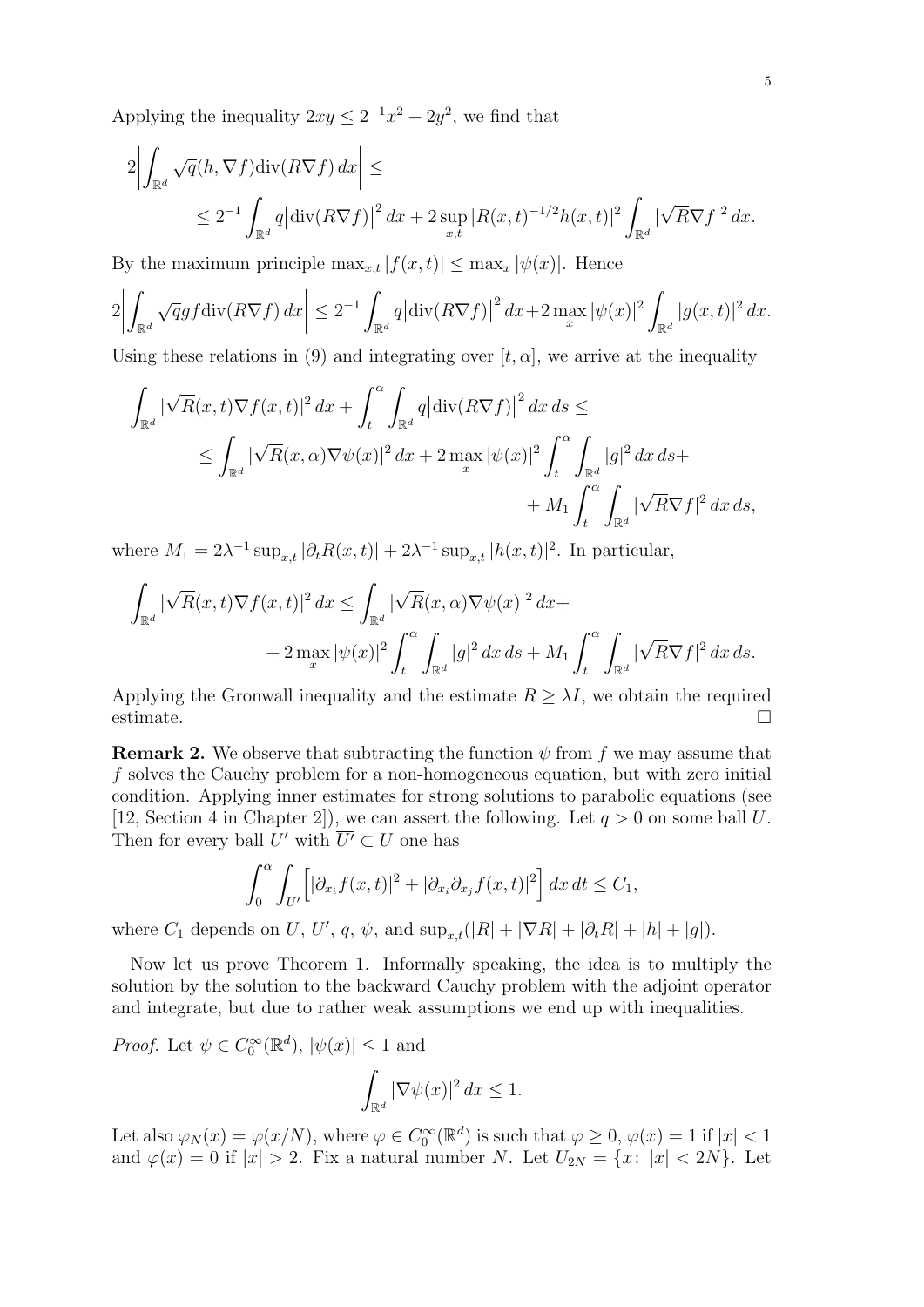a sequence of functions  $q_n \in C_0^{\infty}(\mathbb{R}^d \times (-1, \alpha])$  be such that  $q_n \geq 0$ ,  $q_n(x) > 0$  if  $|x| < 2(N+1)$  and

$$
\lim_{n \to \infty} \int_{\kappa}^{T} \int_{U_{2N}} \frac{|\varrho - q_n|^2}{q_n} z^2 dx dt = 0 \quad \forall \kappa \in (0, T).
$$

Note that existence of such a sequence follows from the condition that  $\rho z$  belongs to  $L^2(U_{2N} \times [\kappa, T])$  for every  $\kappa \in (0, T)$ . Indeed, for every  $\kappa = 1/n$  there is a smooth nonnegative function  $\tilde{q}_n$  with compact support such that

$$
\int_{1/n}^{T} \int_{U_{2N}} |\varrho - \widetilde{q}_n|^2 z^2 \, dx \, dt < 1/n^2.
$$

Set  $q_n = \tilde{q}_n + n^{-1}\omega$ , where  $\omega \in C_0^{\infty}(\mathbb{R}^d)$ ,  $\omega \geq 0$ ,  $\omega(x) = 1$  if  $|x| < 2(N+1)$  and  $\omega(x) = 0$  if  $|x| > 2(N+2)$ . It is clear that La L is the required sequence  $\omega(x) = 0$  if  $|x| > 2(N + 2)$ . It is clear that  $\{q_n\}$  is the required sequence.

We recall that  $b \in L^{\infty}(\mathbb{R}^d \times [0,T])$ . Therefore, there exists a sequence of functions  $h_m \in C^{\infty}(\mathbb{R}^d \times (-1,T))$  such that  $|h_m(x,t)| \le ||b||_{L^{\infty}}$  and  $h_m(x,t) \to b(x,t)$  for almost all  $(x, t)$  in  $\mathbb{R}^d \times [0, T]$ .

We also recall that  $c \in L^2(\mathbb{R}^d \times [0,T]) \bigcap L^{\infty}(\mathbb{R}^d \times [0,T])$  and  $c \leq 0$ . Therefore, there exists a sequence of functions  $g_m \in C^{\infty}(\mathbb{R}^d \times (-1,T))$  such that  $g_m \leq 0$ ,  $|g_m(x,t)| \leq ||c||_{L^{\infty}}, ||g_m||_{L^2(\mathbb{R}^d \times [-1,T])} \leq 2||c||_{L^2(\mathbb{R}^d \times [0,T])}$  and  $g_m(x,t) \to c(x,t)$  for almost all  $(x, t)$  in  $\mathbb{R}^d \times [0, T]$ .

By assumption the matrix A has Lipschitzian (in  $(x, t)$ ) entries  $a^{ij}$ . Let  $\Lambda$  be a common Lipschitz constant for the functions  $a^{ij}$ . There is a sequence of functions  $R_m^{ij} \in C^\infty(\mathbb{R}^d \times (-1,T))$  such that the operators  $R_m := (R_m^{ij})_{i,j \leq d}$  are strictly positive, the functions  $R_m^{ij}$  converge to  $a^{ij}$  uniformly on  $U \times [0, T]$  for every ball U, there holds the estimate  $|\partial_t R_m^{ij}| + |\nabla R_m^{ij}| \leq 2\Lambda$  and  $\nabla R_m^{ij}(x,t) \to \nabla a^{ij}(x,t)$  for almost all  $(x, t) \in \mathbb{R}^d \times [0, T].$ 

Let  $\alpha \in \bigcap_N J_{\psi \varphi_N}$  and  $0 < \alpha < T$ . We observe that  $\bigcap_N J_{\psi \varphi_N}$  is a full measure set in the interval  $(0, T)$ . Let  $f_{n,m}$  be the solution to the following backward Cauchy problem in  $\mathbb{R}^d \times (-1, \alpha]$ :

$$
\partial_t f_{n,m} + q_n \text{div}\big(R_m \nabla f_{n,m}\big) + \sqrt{q_n} \big(h_m, \nabla f_{n,m}\big) + \sqrt{q_n} g_m f_{n,m} = 0, \quad f_{n,m}(x, \alpha) = \psi(x).
$$
  
Set

$$
\widehat{L}u = q_n \operatorname{div}\big(R_m \nabla u\big) + \sqrt{q_n}\big(h_m, \nabla u\big) + \sqrt{q_n}g_m u, \ L_0 u = \varrho \operatorname{div}\big(A\nabla u\big) + \sqrt{\varrho}(b, \nabla u).
$$

Applying Lemma 1 to the function  $u = f_{n,m}\varphi_N$ , we obtain the equality

$$
\int_{\mathbb{R}^d} \psi(x)\varphi_N(x)z(x,\alpha) dx = \int_{\mathbb{R}^d} f_{n,m}(x,s)\varphi_N(x)z(x,s) dx +
$$

$$
+ \int_s^\alpha \int_{\mathbb{R}^d} [(Lf_{n,m} - \widehat{L}f_{n,m})\varphi_N + f_{n,m}L_0\varphi_N + 2\varrho(A\nabla f_{n,m}, \nabla\varphi_N)]z dx dt \quad (10)
$$

for almost all  $s \in (0, \alpha)$ . We observe that by the maximum principle

$$
|f_{n,m}(x,t)| \le \sup_x |\psi(x)| \le 1.
$$

Hence

$$
\int_s^{\alpha} \int_{\mathbb{R}^d} f_{n,m} L_0 \varphi_N z \, dx \, dt \le \int_s^T \int_{\mathbb{R}^d} |L_0 \varphi_N| |z| \, dx \, dt.
$$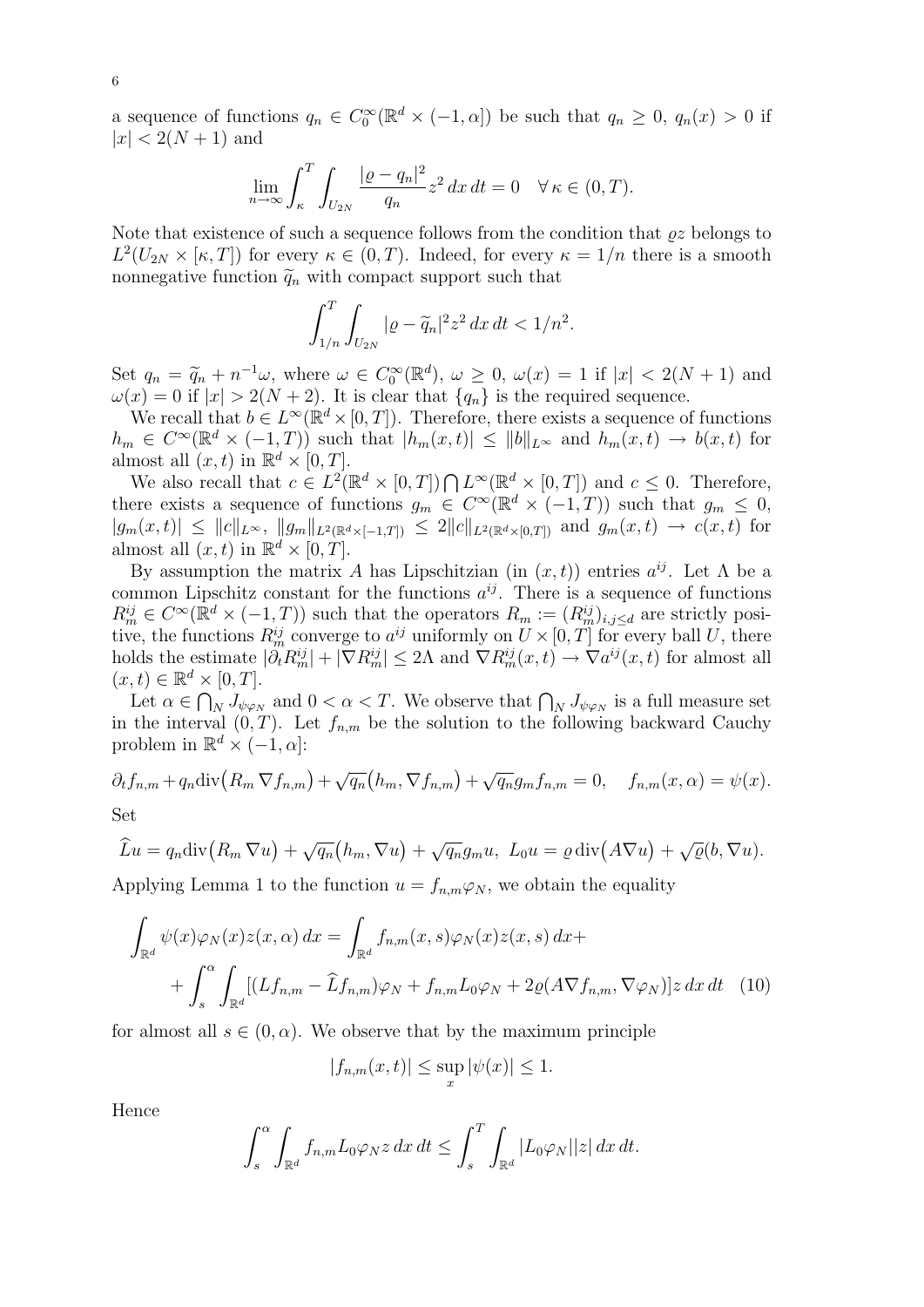By Lemma 2 there exists a number C, which does not depend on  $n, m, N$ , and t, such that

$$
\int_{\mathbb{R}^d} |\nabla f_{n,m}(x,t)|^2 dx + \int_0^\alpha \int_{\mathbb{R}^d} q_n |\text{div}(R_m \nabla f_{n,m})|^2 dx dt \le C. \tag{11}
$$

Then, taking only the first term in this estimate and using the Cauchy inequality, we have

$$
\int_{s}^{\alpha} \int_{\mathbb{R}^{d}} \varrho(A \nabla f_{n,m}, \nabla \varphi_{N}) z \, dx \, dt \leq \sqrt{CT} \bigg( \int_{s}^{T} \int_{\mathbb{R}^{d}} \varrho^{2} z^{2} |A \nabla \varphi_{N}|^{2} \, dx \, dt \bigg)^{1/2}.
$$

Let us prove that for all fixed  $s$  and  $N$  one has

$$
\lim_{n \to \infty} \left( \lim_{m \to \infty} \int_s^{\alpha} \int_{\mathbb{R}^d} (Lf_{n,m} - \widehat{L}f_{n,m}) \varphi_N z \, dx \, dt \right) = 0.
$$

To this end we observe that

$$
Lf_{n,m} - \widehat{L}f_{n,m} = (\varrho - q_n) \operatorname{div}(R_m \nabla f_{n,m}) + \varrho \operatorname{div}((A - R_m) \nabla f_{n,m}) + + (\sqrt{\varrho} - \sqrt{q_n})(h_m, \nabla f_{n,m}) + \sqrt{\varrho}(b - h_m, \nabla f_{n,m}) + + (\sqrt{\varrho} - \sqrt{q_n})g_m f_{n,m} + \sqrt{\varrho}(c - g_m)f_{n,m}. \quad (12)
$$

Let us consider the summands separately. We recall that  $0 \leq \varphi_N \leq 1$ . Applying estimate (11), where we take only the second term, we obtain

$$
\int_{s}^{\alpha} \int_{\mathbb{R}^{d}} (\varrho - q_{n}) z \varphi_{N} \operatorname{div} (R_{m} \nabla f_{n,m}) \, dx \, dt \le
$$
\n
$$
\le \left( \int_{s}^{T} \int_{U_{2N}} \frac{|\varrho - q_{n}|^{2}}{q_{n}} z^{2} \, dx \, dt \right)^{1/2} \left( \int_{s}^{\alpha} \int_{\mathbb{R}^{d}} q_{n} |\operatorname{div} (R_{m} \nabla f_{n,m})|^{2} \, dx \, dt \right)^{1/2} \le
$$
\n
$$
\le C^{1/2} \left( \int_{s}^{T} \int_{U_{2N}} \frac{|\varrho - q_{n}|^{2}}{q_{n}} z^{2} \, dx \, dt \right)^{1/2}.
$$

Noting that  $|\sqrt{\varrho} - \sqrt{q_n}|^2 \leq |\varrho - q_n|^2 q_n^{-1}$  and  $|h_m| \leq ||b||_{L^{\infty}}$ , we obtain the estimate

$$
\int_s^\alpha \int_{\mathbb{R}^d} (\sqrt{\varrho} - \sqrt{q_n})(h_m, \nabla f_{n,m}) z \varphi_N \, dx \, dt \le
$$
  

$$
\leq C^{1/2} \|b\|_{L^\infty} \left( \int_s^T \int_{U_{2N}} \frac{|\varrho - q_n|^2}{q_n} z^2 \, dx \, dt \right)^{1/2}.
$$

We now estimate the term in (12) with  $\sqrt{\varrho}(b - h_m, \nabla f_{n,m})$ . We have

$$
\int_s^T \int_{\mathbb{R}^d} \sqrt{\varrho} (b - h_m, \nabla f_{n,m}) z \varphi_N \, dx \, dt \le C^{1/2} \bigg( \int_s^T \int_{U_{2N}} \varrho z^2 |b - h_m|^2 \, dx \, dt \bigg)^{1/2}.
$$

In the same way we estimate the terms with  $(\sqrt{\varrho} - \sqrt{q_n})g_m f_{n,m}$  and  $\sqrt{\varrho}(c - g_m)f_{n,m}$ . We obtain

$$
\int_s^\alpha \int_{\mathbb{R}^d} (\sqrt{\varrho} - \sqrt{q_n}) g_m f_{n,m} \varphi_N z \, dx \, dt \le 2 \|c\|_{L^2} \bigg( \int_s^T \int_{U_{2N}} \frac{|\varrho - q_n|^2}{q_n} z^2 \, dx \, dt \bigg)^{1/2}
$$

and

$$
\int_s^\alpha \int_{\mathbb{R}^d} \sqrt{\varrho}(c-g_m) f_{n,m} \varphi_N z \, dx \, dt \leq ||c-g_m||_{L^2(U_{2N}\times[0,T])} \bigg( \int_s^T \int_{U_{2N}} \varrho z^2 \, dx \, dt \bigg)^{1/2}.
$$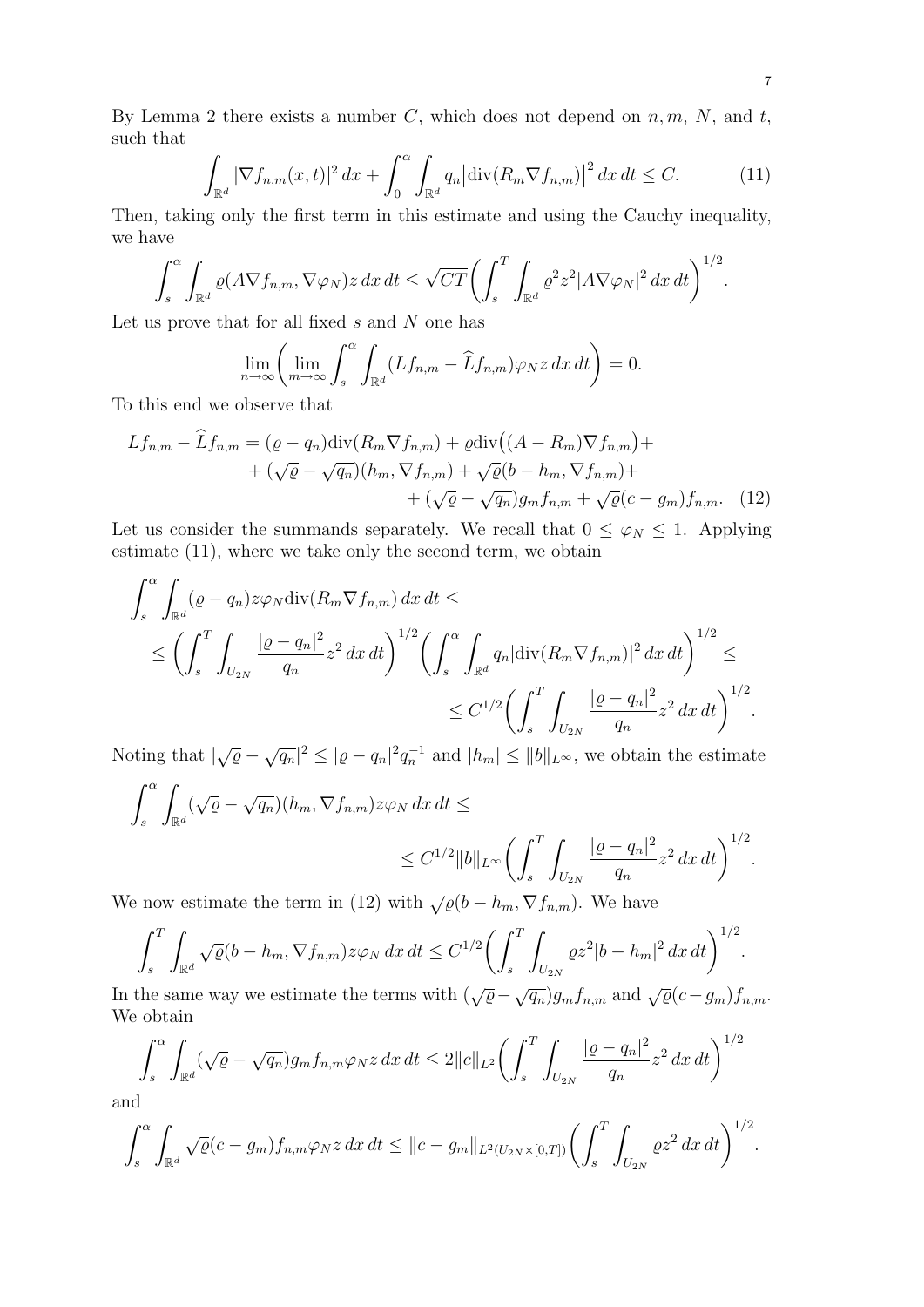According to Remark 2,

$$
\int_0^{\alpha} \int_{U_{2N}} |\partial_{x_i}\partial_{x_j} f_{n,m}(x,t)|^2 dx dt \le C_1(n),
$$

where  $C_1(n)$  does not depend on m. Then

$$
\int_{s}^{\alpha} \int_{\mathbb{R}^{d}} \varrho z \varphi_{N} \text{div} \left( (A - R_{m}) \nabla f_{n,m} \right) dx dt \le
$$
  
 
$$
\leq C_{1}(n)^{1/2} \left( \int_{s}^{T} \int_{U_{2N}} \varrho^{2} z^{2} |A - R_{m}|^{2} dx dt \right)^{1/2} + C^{1/2} \left( \int_{s}^{T} \int_{U_{2N}} \varrho^{2} z^{2} |\nabla (A - R_{m})|^{2} dx dt \right)^{1/2}.
$$

Therefore, we arrive at the estimate

$$
\left| \int_{s}^{\alpha} \int_{\mathbb{R}^{d}} (Lf_{n,m} - \hat{L}f_{n,m}) \varphi_{N} z \, dx \, dt \right| \le
$$
  
\n
$$
\leq C^{1/2} (1 + \|b\|_{L^{\infty}} + 2\|c\|_{L^{2}}) \int_{s}^{T} \int_{U_{2N}} \frac{| \varrho - q_{n} |^{2}}{q_{n}} z^{2} \, dx \, dt + C^{1/2} \Biggl( \int_{s}^{T} \int_{U_{2N}} \varrho z^{2} |b - h_{m}|^{2} \, dx \, dt \Biggr)^{1/2} +
$$
  
\n
$$
+ \|c - g_{m} \|_{L^{2}(U_{2N} \times [0,T])} \Biggl( \int_{s}^{T} \int_{U_{2N}} \varrho z^{2} \, dx \, dt \Biggr)^{1/2} +
$$
  
\n
$$
+ C_{1}(n)^{1/2} \Biggl( \int_{s}^{T} \int_{U_{2N}} \varrho^{2} z^{2} |A - R_{m}|^{2} \, dx \, dt \Biggr)^{1/2} +
$$
  
\n
$$
+ C^{1/2} \Biggl( \int_{s}^{T} \int_{U_{2N}} \varrho^{2} z^{2} |\nabla (A - R_{m})|^{2} \, dx \, dt \Biggr)^{1/2}.
$$

It remains to observe that letting first  $m \to \infty$  and then  $n \to \infty$ , we see that the right-hand side of the latter inequality vanishes in the limit taken in the indicated order. Finally, let us consider in (10) the term

$$
\int_{\mathbb{R}^d} f_{n,m}(x,s)\varphi_N(x)z(x,s)\,dx.
$$

Let  $g(x, s) = (I - \Delta)^{-1} z(x, s)$ . Then

$$
g(\cdot, s) - \Delta g(\cdot, s) = z(\cdot, s), \quad g(\cdot, s) \in L^1(\mathbb{R}^d) \cap L^2(\mathbb{R}^d).
$$

By the definition of the initial condition there is a full measure set  $S_0 \subset (0, T)$  such that

$$
\lim_{s \to 0, s \in S_0} \|g(\,\cdot\,,s)\|_1 = 0, \quad \lim_{s \to 0, s \in S_0} \|g(\,\cdot\,,s)\|_{2,1} = 0.
$$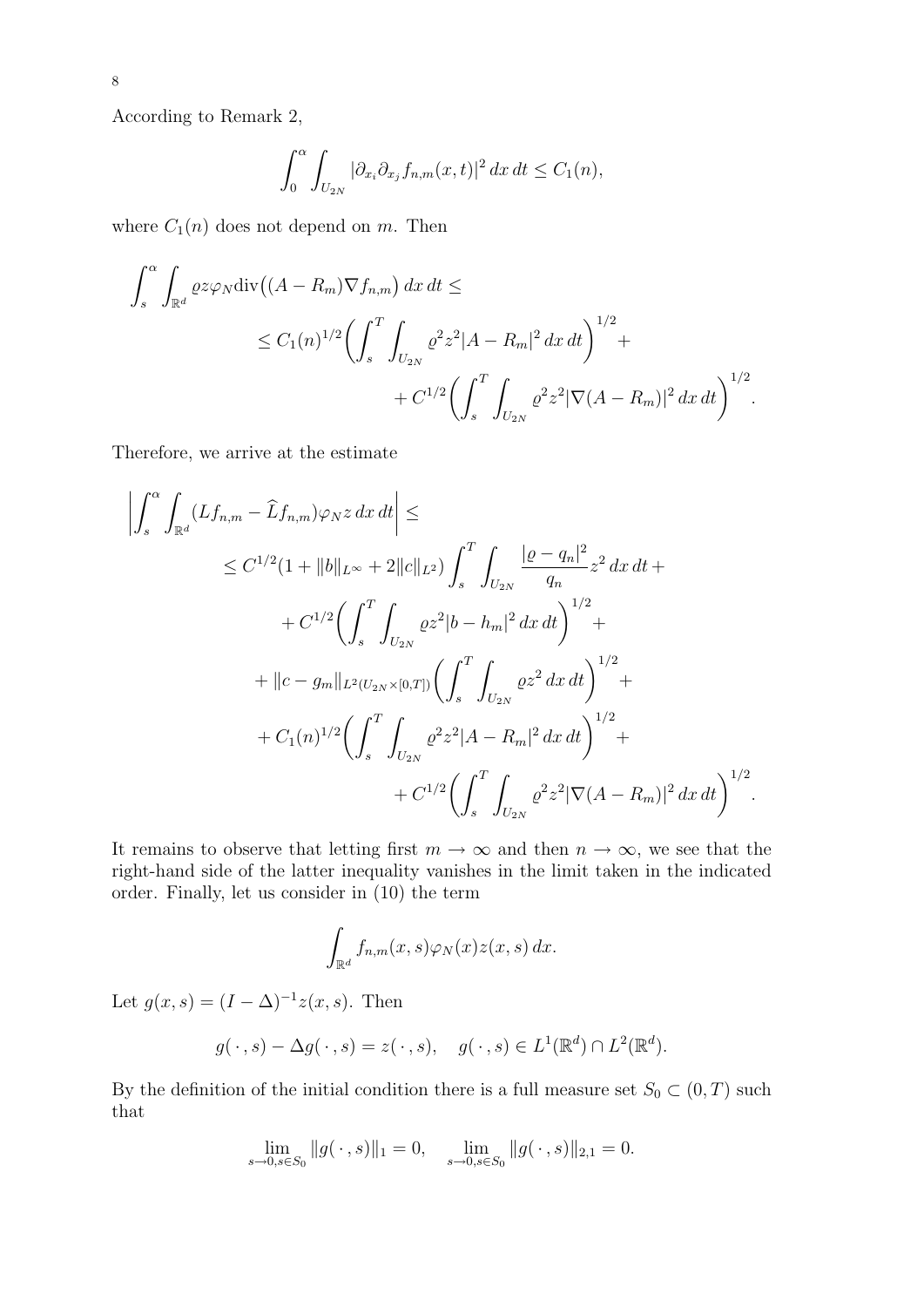Substituting  $g - \Delta g$  in place of z and integrating by parts (which is possible, since  $f_{n,m}$  and g are Sobolev in x and  $\varphi_N \in C_0^{\infty}$ , we arrive at the equality

$$
\int_{\mathbb{R}^d} f_{n,m}(x,s)\varphi_N(x)z(x,s) dx =
$$
\n
$$
= \int_{\mathbb{R}^d} f_{n,m}(x,s)\varphi_N(x)g(x,s) dx + \int_{\mathbb{R}^d} (\nabla f_{n,m}(x,s), \nabla g(x,s))\varphi_N(x) dx -
$$
\n
$$
- \int_{\mathbb{R}^d} (\nabla f_{n,m}(x,s), \nabla \varphi_N(x))g(x,s) dx - \int_{\mathbb{R}^d} f_{n,m}(x,s)\Delta \varphi_N(x)g(x,s) dx.
$$

Since the sequences  $\{\varphi_N\}, \{\nabla \varphi_N\}, \{\Delta \varphi_N\}, \text{ and } \{f_{n,m}\}\$ are uniformly bounded and  $\|\nabla f_{n,m}(\cdot, t)\|^2_{L^2(\mathbb{R}^d)} \leq C$ , there exists a number  $C_2 > 0$ , which does not depend on  $N, n$ , and  $m$ , such that

$$
\int_{\mathbb{R}^d} f_{n,m}(x,s)\varphi_N(x)z(x,s)\,dx \leq C_2(||g(\,\cdot\,,s)||_1 + ||g(\,\cdot\,,s)||_{2,1}).
$$

Summing the obtained inequalities and letting first  $m \to \infty$  and then  $n \to \infty$ , on the basis of (10) we arrive at the estimate

$$
\int_{\mathbb{R}^d} \psi(x)\varphi_N(x)z(x,\alpha) dx \le C_2(||g(\cdot,s)||_1 + ||g(\cdot,s)||_{2,1}) + \n+ \int_s^T \int_{\mathbb{R}^d} |L_0\varphi_N||z| dx dt + 2\sqrt{CT} \bigg(\int_s^T \int_{\mathbb{R}^d} \varrho^2 z^2 |A\nabla\varphi_N|^2 dx dt\bigg)^{1/2}.
$$

Note that for some number  $C_3 > 0$ 

$$
\int_{s}^{T} \int_{\mathbb{R}^{d}} |L_{0} \varphi_{N}| |z| dx dt \leq C_{3} \int_{s}^{T} \int_{N \leq |x| \leq 2N} \frac{\sqrt{\varrho(x,t)} |z(x,t)|}{1+|x|} + \frac{\varrho(x,t) |z(x,t)|}{1+|x|} dx dt,
$$

since  $|\nabla \varphi_N| \leq N^{-1} \max_x |\nabla \varphi(x)|$ ,  $|\partial_{x_i}\partial_{x_j}\varphi_N| \leq N^{-2} \max_x |\partial_{x_i}\partial_{x_j}\varphi(x)|$ . Letting now  $N \to \infty$  and then  $s \to 0$ ,  $s \in S_0$ , we obtain

$$
\int_{\mathbb{R}^d} \psi(x) z(x, \alpha) \, dx \le 0
$$

for almost all  $\alpha \in (0, T)$ . Since  $\psi$  was arbitrary, we obtain that  $z = 0$ . Hence the first assertion of the theorem is proven.

Let  $c = 0$ . Let  $z_1$  and  $z_2$  be two probability solutions  $(z_i \geq 0$  and  $||z_i(\cdot, t)||_1 = 1$ ,  $i = 1, 2$ ) to the Cauchy problem  $\partial_t z = L^* z$ ,  $z|_{t=0} = \nu$ , where the initial condition is understood in the sense of (5). Then the difference  $z = z_1 - z_2$  satisfies the Cauchy problem with zero initial condition. We recall that  $z \in L^2(\mathbb{R}^d \times [\kappa, T])$  for every  $\kappa \in (0,T)$ . Let us fix a full measure set  $S_0 \subset (0,T)$  such that for all  $t \in S_0$  one has  $z(\cdot, t) \in L^2(\mathbb{R}^d)$  and  $\lim_{t \to 0, t \in S_0} ||(I - \Delta)^{-1/2} z(\cdot, t)||_2 = 0$ . Let us show that (2) holds automatically:

$$
\lim_{t \to 0, t \in S_0} \|(I - \Delta)^{-1}z(\,\cdot\,,t)\|_1 = 0.
$$

Indeed, let  $g_1(x,t) = (I - \Delta)^{-1} z_1(x,t)$ . Then  $g_1(\cdot,t)$  belongs to  $H^{2,2}(\mathbb{R}^d)$  and satisfies the equation  $g_1 - \Delta g_1 = z_1$  for each fixed  $t \in S_0$ . By the maximum principle  $g_1 \geq 0$ . Let us consider the Fourier transform:

$$
\widehat{g_1}(y,t) = (1+|y|^2)^{-1} \widehat{z_1}(y,t).
$$

We observe that  $\widehat{g}_1(0, t) = 1$ , hence each  $g_1(x, t) dx$ ,  $t \in S_0$ , is a probability measure.<br>Similarly  $g_1(x, t) dx$  is a probability measure.  $g_1(x, t) = (I - \Delta)^{-1} z_1(x, t)$  if  $t \in S_1$ . Similarly,  $g_2(\cdot, t) dx$  is a probability measure,  $g_2(x, t) = (I - \Delta)^{-1} z_2(x, t)$  if  $t \in S_0$ .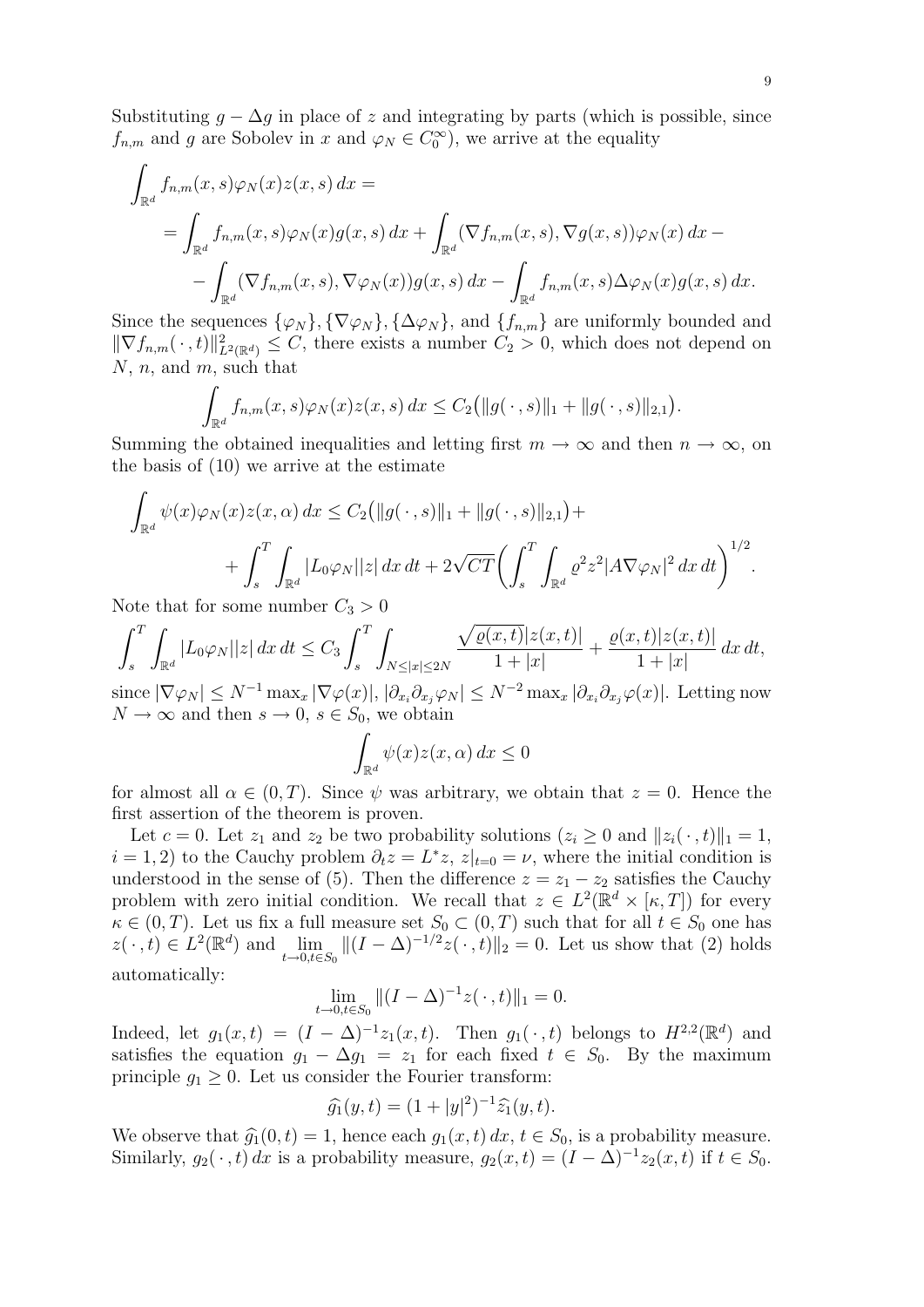In addition, for every y the function  $\hat{z}_1(y, t)$  tends to  $\hat{\nu}(y)$  as  $t \to 0, t \in S_0$ , which implies convergence of  $\hat{g}_1(y, t)$  to  $\hat{g}_1(y, 0)$ . Hence the measures  $g_1(x, t) dx$  converge weakly to  $g_1(x,0) dx$  as  $t \to 0$ ,  $t \in S_0$ . Since  $L^1(\mathbb{R}^d) \subset H^{q,-1}(\mathbb{R}^d)$  with  $q = p/(p-1)$ ,  $p > d$  and  $(I - \Delta)^{-1}(H^{q,-1}(\mathbb{R}^d)) = H^{q,1}(\mathbb{R}^d)$ , we have  $||g_1(\cdot, t)||_{q,1} \leq C$  for some number C that does not depend on  $t \in S_0$ . Therefore, one has convergence of  $g_1(x, t)$ to  $g(x)$  in  $L^1(U)$  on every ball  $U \subset \mathbb{R}^d$  as  $t \to 0$ ,  $t \in S_0$ . This implies convergence of  $g_1(x,t)$  to  $g_1(x,0)$  in  $L^1(\mathbb{R}^d)$ , since  $g_1(x,t)$  are probability densities in x. The same reasoning applies to  $g_2$ . Therefore, the difference  $g_1(\cdot, t) - g_2(\cdot, t)$  converges to zero in  $L^1(\mathbb{R}^d)$  as  $t \to 0$ ,  $t \in S_0$ . Thus, in the considered situation of probability solutions it is enough to keep only condition (3).

Finally, we observe that if in (6) we allow  $\kappa = 0$ , then (2), (3) can be replaced by convergence  $z(\cdot, t) \to 0$  as  $t \to 0$ ,  $t \in S_0$  in the sense of distributions (in the case of probability solutions by (5)). To this end, it suffices to apply the same reasoning as above, but with  $s = 0$ , when the first integral on the right in (10) vanishes at  $s = 0$ , so that (2) and (3) are not used.  $\square$ 

It is worth noting that in the first assertion in Theorem 1 a solution need not be integrable on the whole space. Certainly, this assertion can be applied to obtain uniqueness in the class of signed bounded measures possessing square integrable densities satisfying (6). In particular, it gives uniqueness in the class of bounded integrable functions satisfying (6) (and the latter holds automatically in this class if  $\rho$  is uniformly bounded).

**Remark 3.** Let  $V \in C^2(\mathbb{R}^d)$ ,  $V \ge 0$  and  $\lim_{|x| \to \infty} V(x) = +\infty$ . Repeating the proof of the theorem with the function  $\varphi_N(x) = \varphi(V(x)/N)$ , we see that Theorem 1 remains valid if condition (6) is replaced by the following one:

$$
\lim_{N \to \infty} N^{-1} \int_{\kappa}^{T} \int_{N \le V(x) \le 2N} \left( \left( |L_0 V| + \varrho |\sqrt{A} \nabla V|^2 \right) |z| + \varrho^2 |z|^2 |A \nabla V|^2 \right) dx dt = 0
$$

for every  $\kappa \in (0, T)$ , where  $L_0 V = \varrho \, \text{div}(A \nabla V) + \sqrt{\varrho} (b, \nabla V)$ .

Note also that if  $\rho(x,t) \leq C(1+|x|)$  and  $z \in L^1(\mathbb{R}^d \times [\kappa, T]) \cap L^2(\mathbb{R}^d \times [\kappa, T])$ , then (6) holds automatically. If  $\rho$  is bounded and  $d \leq 2$ , then (6) holds automatically too.

**Remark 4.** We observe that for the functions  $f_{n,m}$  constructed in the proof (solutions to the backward equation) the Sobolev inequality yields

$$
\int_{\mathbb{R}^d} |f_{n,m}|^{2d/(d-2)} dx \le C(d) \left( \int_{\mathbb{R}^d} |\nabla f_{n,m}|^2 dx \right)^{(d-2)/d}
$$

.

Therefore, for some number  $C > 0$ 

$$
\int_{s}^{\alpha} \int_{\mathbb{R}^{d}} f_{n,m} L_{0} \varphi_{N} z \, dx \, dt \le
$$
\n
$$
\le CN^{-1} \left( \int_{s}^{\alpha} \int_{N \leq |x| \leq 2N} |\varrho|^{2d/(d+2)} |z|^{2d/(d+2)} \, dx \, dt \right)^{(d+2)/2d} + CN^{-1} \left( \int_{s}^{\alpha} \int_{N \leq |x| \leq 2N} |\varrho|^{d/(d+2)} |z|^{2d/(d+2)} \, dx \, dt \right)^{(d+2)/2d},
$$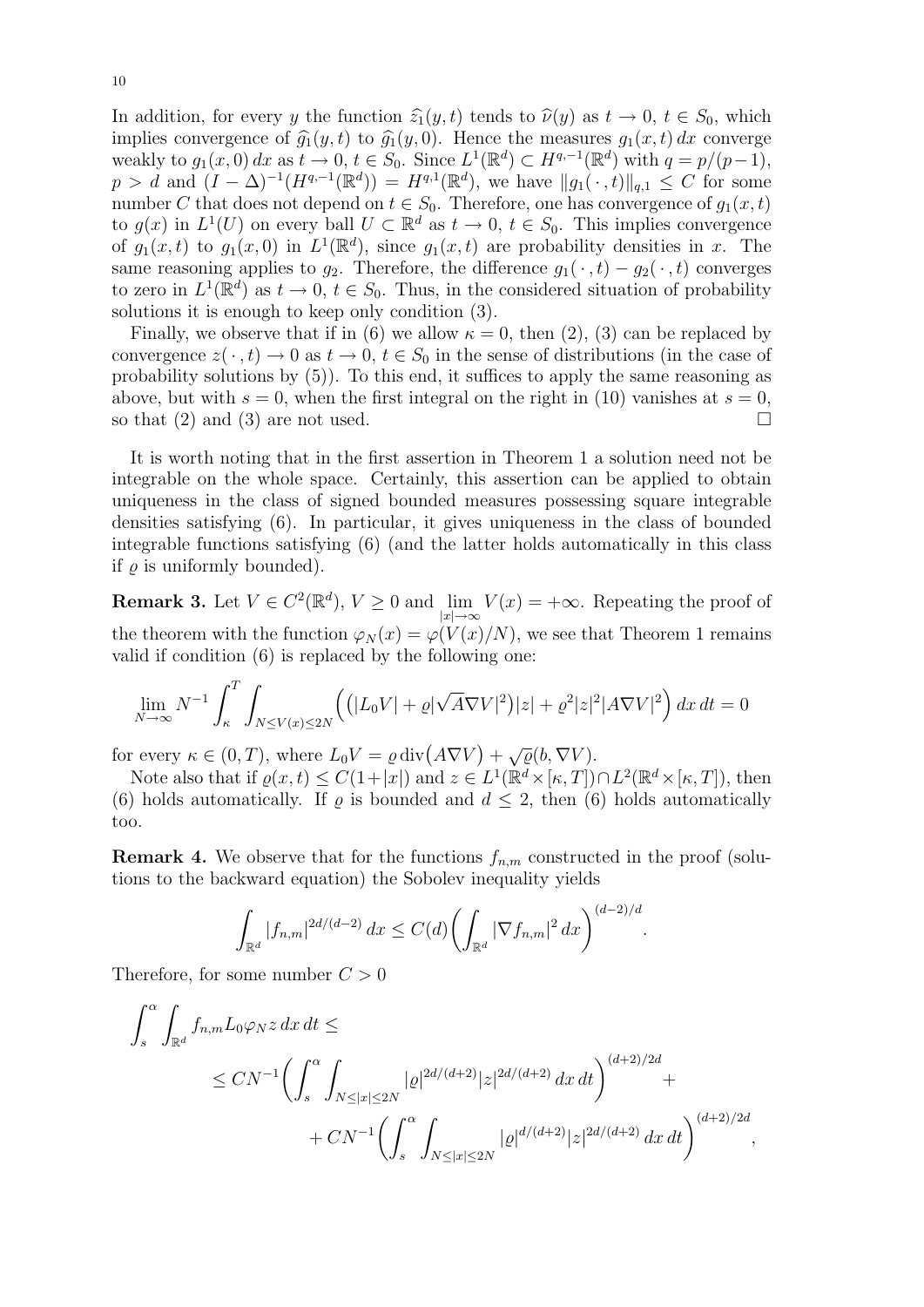whose right-hand side is estimated by

$$
C_1 \left( \int_s^{\alpha} \int_{N \leq |x| \leq 2N} |\varrho|^2 |z|^2 \, dx \, dt \right)^{1/2} + C_1 \left( \int_s^{\alpha} \int_{N \leq |x| \leq 2N} |\varrho|^2 |z|^2 \, dx \, dt \right)^{1/4} \left( \int_s^{\alpha} \int_{N \leq |x| \leq 2N} |z|^2 \, dx \, dt \right)^{1/4}.
$$

Therefore, condition (6) can be also replaced by

$$
\lim_{N \to \infty} \int_{\kappa}^{T} \int_{N \leq |x| \leq 2N} \varrho^2 |z|^2 \, dx \, dt = 0 \quad \forall \, \kappa \in (0, T).
$$

Remark 5. Let us also note that (3) is equivalent to

$$
\lim_{n \to \infty} \operatorname{ess} \operatorname{sup}_{t \in (0, 1/n)} \|(1+|y|^2)^{-1/2} \widehat{z}(y, t)\|_{L^2} = 0,\tag{13}
$$

where  $\hat{\mathcal{Z}}(y, t)$  denotes the Fourier transform in the first variable. In particular, due to the dominated convergence theorem (13) holds in the case of probability solutions on  $\mathbb{R}^1$ ; for probability solutions in case  $d=2$  it is ensured by an estimate

$$
|\widehat{z}(y,t)| \le C/\log(|y|+1),
$$

for probability solutions in any dimension by an estimate

$$
|\widehat{z}(y,t)|^2 \le (1+|y|)^{3-d} \Phi(|y|)
$$

with an integrable function  $\Phi$  on  $[0, +\infty)$ . For general solutions the latter estimate and  $(2)$  also yield  $(13)$ .

If  $d = 1$ , then, as noted above, condition (3) can be omitted (since it holds automatically), however, the requirement that admissible solutions are in  $L^2$  is essential for uniqueness, as shows the example from [3] with bounded  $\rho$  mentioned above.

This work was supported by the RFBR projects 10-01-00518, 11-01-90421-Ukr-fa, 11-01-12104-ofi-m, the Russian President Grant MK-3674.2011.1, and the DFG through the programme SFB 701 at Bielefeld University.

## **REFERENCES**

- [1] Aronson, D.G.; Besala P.: Uniqueness of solutions of the Cauchy problem for parabolic equations. J. Math. Anal. Appl. 13, 516–526 (1966)
- [2] Belaribi, N.; Russo, F.: About Fokker–Planck equation with measurable coefficients: application to the fast diffusion equation. Preprint HAL-INRIA-00645483 (2011).
- [3] Blanchard, P.; Röckner, M.; Russo F.: Probabilistic representation for solutions of an irregular porous media type equation. Ann. Probab. 38, n 5, 1870–1900 (2010)
- [4] Bogachev, V.I.; Da Prato, G.; Röckner, M.; Stannat, W.: Uniqueness of solutions to weak parabolic equations for measures. Bull. London Math. Soc. 39, n 4, 631–640 (2007)
- [5] Bogachev, V.I.; Krylov, N.V.; Röckner, M.: On regularity of transition probabilities and invariant measures of singular diffusions under minimal conditions. Comm. Partial Diff. Eq. 26, n 11–12, 2037–2080 (2001)
- [6] Bogachev, V.I.; Krylov, N.V.; Röckner, M.: Elliptic and parabolic equations for measures. Uspehi Mat. Nauk 64 (2009), n 6, 5–116 (in Russian); English transl.: Russian Math. Surveys 64, n 6, 973–1078 (2009)
- [7] Bogachev, V.I.; Röckner, M.; Shaposhnikov, S.V.: On uniqueness problems related to the Fokker–Planck–Kolmogorov equations for measures. J. Math. Sci. 179, n 1, 759–773 (2011)
- [8] Brézis, H.; Crandall, M.G.: Uniqueness of solutions of the initial-value problem  $u_t-\Delta\varphi(u)=0$ . J. Math. Pures Appl. (9) 58, n 2, 153–163 (1979)